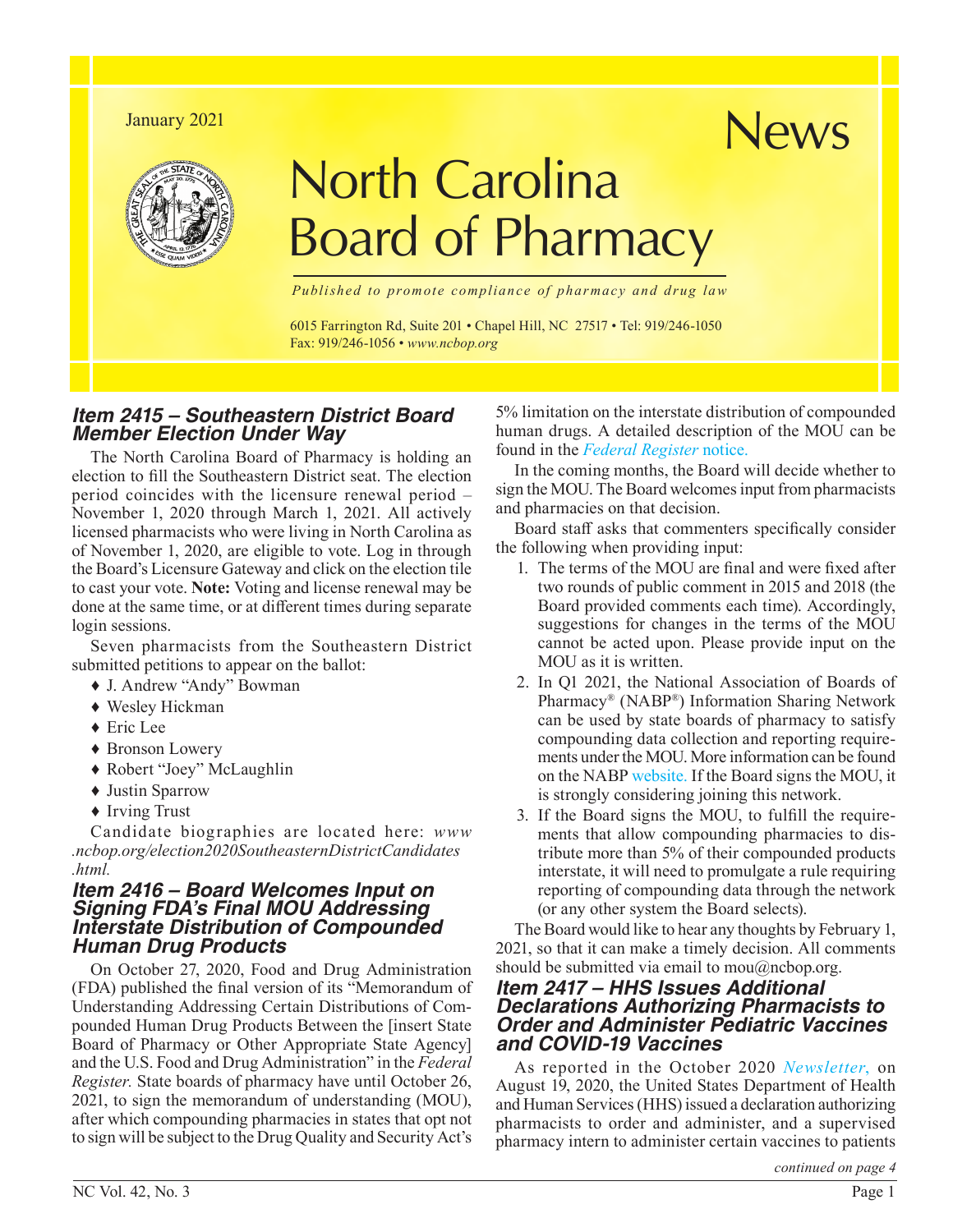# *National Pharmacy Compliance News*



*January 2021*

The applicability of articles in the *National Pharmacy Compliance News* to a particular state or jurisdiction can only be ascertained by examining the law of such state or jurisdiction.

# *DEA Publishes New Version of Pharmacist's Manual*

The latest version of the *Pharmacist's Manual: An Informational Outline of the Controlled Substances Act* has been released by Drug Enforcement Administration's (DEA's) Diversion Control Division. The guide is provided to assist pharmacists in understanding the Federal Controlled Substances Act and its regulations as they pertain to the pharmacy profession. This edition has been updated to include information on the Secure and Responsible Drug Disposal Act of 2010, the Comprehensive Addiction and Recovery Act of 2016, and the SUPPORT for Patients and Communities Act of 2018, and replaces all versions of the guidance previously issued by the agency. The new *Pharmacist's Manual* can be accessed by visiting the DEA [website.](www.deadiversion.usdoj.gov/pubs/manuals)

#### *Time to End VinCRIStine Syringe Administration*



*This column was prepared by the Institute for Safe Medication Practices (ISMP), an ECRI affiliate. Have you experienced a medication* 

*error or close call? Report such incidents in confidence to ISMP's National Medication Errors Reporting Program online at [www.ismp.org or](http://www.ismp.org) by email to [ismpinfo@ismp.org to](mailto:ismpinfo@ismp.org) activate an alert system that reaches manufacturers, the medical community, and Food and Drug Administration (FDA). To read more about the risk reduction strategies that you can put into practice today, subscribe to the ISMP Medication Safety Alert!® newsletters at [www.ismp.org.](https://www.ismp.org/)*

At the request of FDA, Pfizer has revised the prescribing information and product packaging for vin**CRIS**tine sulfate injection. Importantly, they have removed wording from the vin**CRIS**tine package insert that described direct intravenous (IV) injection of vin**CRIS**tine via a syringe. FDA recommended this revision at the request of ISMP, the National Comprehensive Cancer Network, and The Joint Commission.

The WARNINGS section of the package insert now states, "To reduce the potential for fatal medication errors due to incorrect route of administration, vin**CRIS**tine sulfate injection should be diluted in a flexible plastic container and prominently labeled as indicated 'FOR INTRAVENOUS USE ONLY—FATAL IF GIVEN BY OTHER ROUTES.'" More than 140 deaths are known to have occurred in the United States and globally due to accidental intrathecal injection of the drug via syringe, often when it was mixed up with, or wrongly assumed it was supposed to be given with, another drug meant for intrathecal administration, such as methotrexate. No such cases have been reported with dilution of vin**CRIS**tine in a minibag, due to physical differences in the packaging and the need for an administration set.

Unfortunately, some practice sites are still using syringes to administer IV vin**CRIS**tine. Based on data collected in response to the *ISMP Medication Safety Self Assessment for High Alert Medications* between September 2017 and March 2018 from 442 US hospitals, nearly 20% of respondents still used syringes at least part of the time, including 13% who always used syringes to administer IV vin**CRIS**tine. Thus, the risk of accidental intrathecal injection still exists in the US and globally.

National Association of Boards of Pharmacy Foundation NABPF

Dispensing vin**CRIS**tine and other vinca alkaloids in a minibag of compatible solution, and not in a syringe, was among the very first *ISMP Targeted Medication Safety Best Practices*  for Hospitals, which were launched in 2014<sup>1</sup>. Then, in March 2019, ISMP called on the FDA to eliminate all mention of syringe administration from official vin**CRIS**tine labeling.<sup>2</sup>

ISMP has frequently referred to wrong route administration of vin**CRIS**tine and vinca alkaloids as the "most serious of all medication errors." Patients experience tremendous pain and are often aware of their impending death, which typically occurs within days or weeks. There is no effective reversal once the mistake is made. Even with the labeling change, there is nothing to stop health care practitioners from administering vin**CRIS**tine via syringe (except if they can only get the drug dispensed in a minibag). We hope that every hospital and health system will investigate exactly how vin**CRIS**tine is being administered at any site that uses the drug. It is time to end the practice of syringe administration by making it a requirement for all vin**CRIS**tine doses to be diluted in a minibag.

#### **References**

- 1. *[www.ismp.org/guidelines/best-practices-hospitals](http://www.ismp.org/guidelines/best-practices-hospitals)*
- 2. *[www.ismp.org/resources/ismp-calls-fda-no-more-syringes](http://www.ismp.org/resources/ismp-calls-fda-no-more-syringes-vinca-alkaloids)vinca-alkaloids*

# *What Pharmacists Need to Know About Biosimilar and Interchangeable Biological Products*

**FDA U.S. FOOD & DRUG ADMINISTRATION** 

*This column was prepared by FDA, an agency within the US Department of Health and Human Services, that protects the* 

*public health by assuring the safety, effectiveness, and security of human and veterinary drugs, vaccines, and other biological products for human use, and medical devices. The agency also is responsible for the safety and security of our nation's food supply, cosmetics, dietary supplements, products that give off electronic radiation, and for regulating tobacco products.*

Biological products are a diverse category of products and are generally large, complex molecules. These products may be produced through biotechnology in a living system, such as a microorganism, plant cell, or animal cell, and are often more difficult to characterize than small molecule drugs. There are many types of biological products approved for use in the US, including therapeutic proteins (eg, filgrastim), monoclonal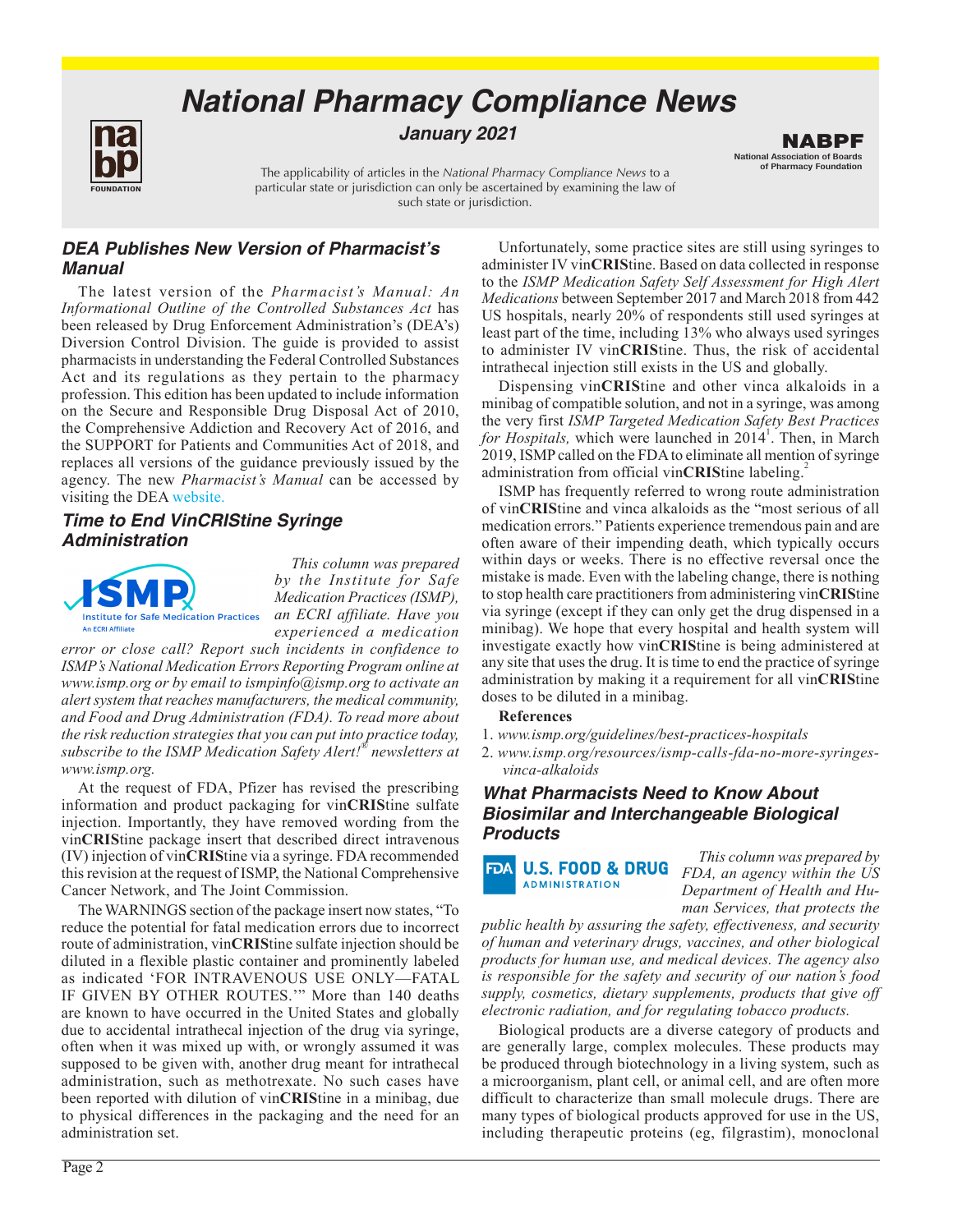antibodies (eg, adalimumab), and vaccines (eg, influenza and tetanus).

Section 351(k) of the Public Health Service Act (PHS Act) provides an abbreviated licensure pathway for biological products shown to be biosimilar to or interchangeable with an FDA-licensed reference product, which can help provide more affordable treatment options for patients. For example, on [March](https://www.fda.gov/media/135340/download) [23, 2020](https://www.fda.gov/media/135340/download), FDA-approved insulin products were transitioned to regulation as biological products under the PHS Act, which means that transitioned insulin products are open to competition from future biosimilars, including interchangeable biosimilars.

#### **Key Terms for Biosimilar and Interchangeable Products**

- ♦ **Biosimilar Product:** A biosimilar is a biological product that is highly similar to and has no clinically meaningful differences from an FDA-approved reference product.
- ♦ **Interchangeable Product:** An interchangeable product is a biosimilar that meets additional approval requirements and may be substituted for the reference product without the intervention of the prescribing health care provider.
- ♦ **Reference Product:** A reference product is the single biological product, already approved by FDA, against which a proposed biosimilar or interchangeable product is compared.

#### **Are Biosimilars the Same as Generic Drugs?**

Biosimilars and generic drugs are versions of brand name drugs and may offer more affordable treatment options to patients. Biosimilars and generics are approved through different abbreviated pathways that avoid duplicating costly clinical trials. But biosimilars are not generics, and there are important differences between them.

For example, the manufacturer of a generic drug must demonstrate, among other things, that the generic contains the same active ingredient as the brand name drug and that the generic is bioequivalent to the brand name drug. By contrast, biosimilar manufacturers must demonstrate that the biosimilar is highly similar to the reference product, except for minor differences in clinically inactive components, and that there are no clinically meaningful differences between the biosimilar and the reference product in terms of safety and effectiveness.

Unlike generics, biosimilars are generally prescribed by brand name by a health care provider, while interchangeables, like generics, may be substituted without the involvement of the prescribing health care provider, depending on state laws.

#### **What is the Purple Book?**

The [Purple Book](https://purplebooksearch.fda.gov/) database contains information on FDAlicensed (approved) biological products regulated by the Center for Drug Evaluation and Research, including licensed biosimilar and interchangeable products, and their reference products. It also contains information about all FDA-licensed allergenic, cellular, and gene therapy, hematologic, and vaccine products regulated by the Center for Biologics Evaluation and Research .

The Purple Book has simple and advanced search capabilities and some information that you can find includes the proprietary (brand) name and nonproprietary (proper) name of biological products, applicant (company), dosage form, product presentation (eg, autoinjector, vial), route of administration, and strength. The Purple Book also will display FDA-approved interchangeable products and note with which brand product each interchangeable product may be substituted.

#### **Are Therapeutic Equivalence Codes Assigned to Biological Products?**

FDA does not assign therapeutic equivalence codes to biological products listed in the Purple Book like it does for small molecule drugs listed in the "Orange Book." The Purple Book provides information about whether a biological product has been determined by FDA to be biosimilar to or interchangeable with a reference product.

#### **Can Interchangeable Products Be Substituted at the Pharmacy?**

Many states have laws that address pharmacy-level substitution, including permitting substitution of interchangeable products, and the specific laws vary from state to state.

There are currently no FDA-approved interchangeable products. Once there are, interchangeables, by definition, can be expected to produce the same clinical result as the reference product in any given patient.

Biosimilar and interchangeable products meet FDA's rigorous standards for approval, and patients and health care providers can be assured of the safety and effectiveness of these products, just as they would for the reference product.

#### **Where Can I Find Additional Resources?**

- ♦ *[fda.gov/biosimilars](http://www.fda.gov/biosimilars)*
- ♦ *[purplebooksearch.fda.gov](https://purplebooksearch.fda.gov/)*
- ♦ *[fda.gov/drugs/guidance-compliance-regulatory-informa](https://www.fda.gov/drugs/guidance-compliance-regulatory-information/deemed-be-license-provision-bpci-act)tion/deemed-be-license-provision-bpci-act*
- ♦ *[fda.gov/media/135340/download](https://www.fda.gov/media/135340/download)*

#### *Final Insanitary Conditions at Compounding Facilities Guidance Released by FDA*

Continuing efforts to protect patients from exposure to poor quality compounded drugs, FDA has published final guidance for compounding facilities regarding insanitary conditions. The final guidance, *[Insanitary Conditions at Compounding Facilities](https://www.fda.gov/media/124948/download)  [Guidance for Industry,](https://www.fda.gov/media/124948/download)* provides recent examples of insanitary conditions that FDA has observed at compounding facilities and details corrective actions that facilities should take when they identify these conditions. The guidance is intended to help compounders identify and prevent such issues at their facilities.

While some compounders work hard to meet quality standards, FDA says its investigators continue to observe poor conditions that impact drug quality and that have the potential to harm patients. These include the presence of dirt, mold, insects, trash, peeling paint, unclean exhaust vents, and dirty high-efficiency particulate air filters.

In response to the draft guidance, FDA states that it has also added recommendations for compounders to use risk management tools to develop appropriate controls to prevent insanitary conditions at facilities. The guidance also addresses the regulatory actions that FDA may take in response to these conditions.